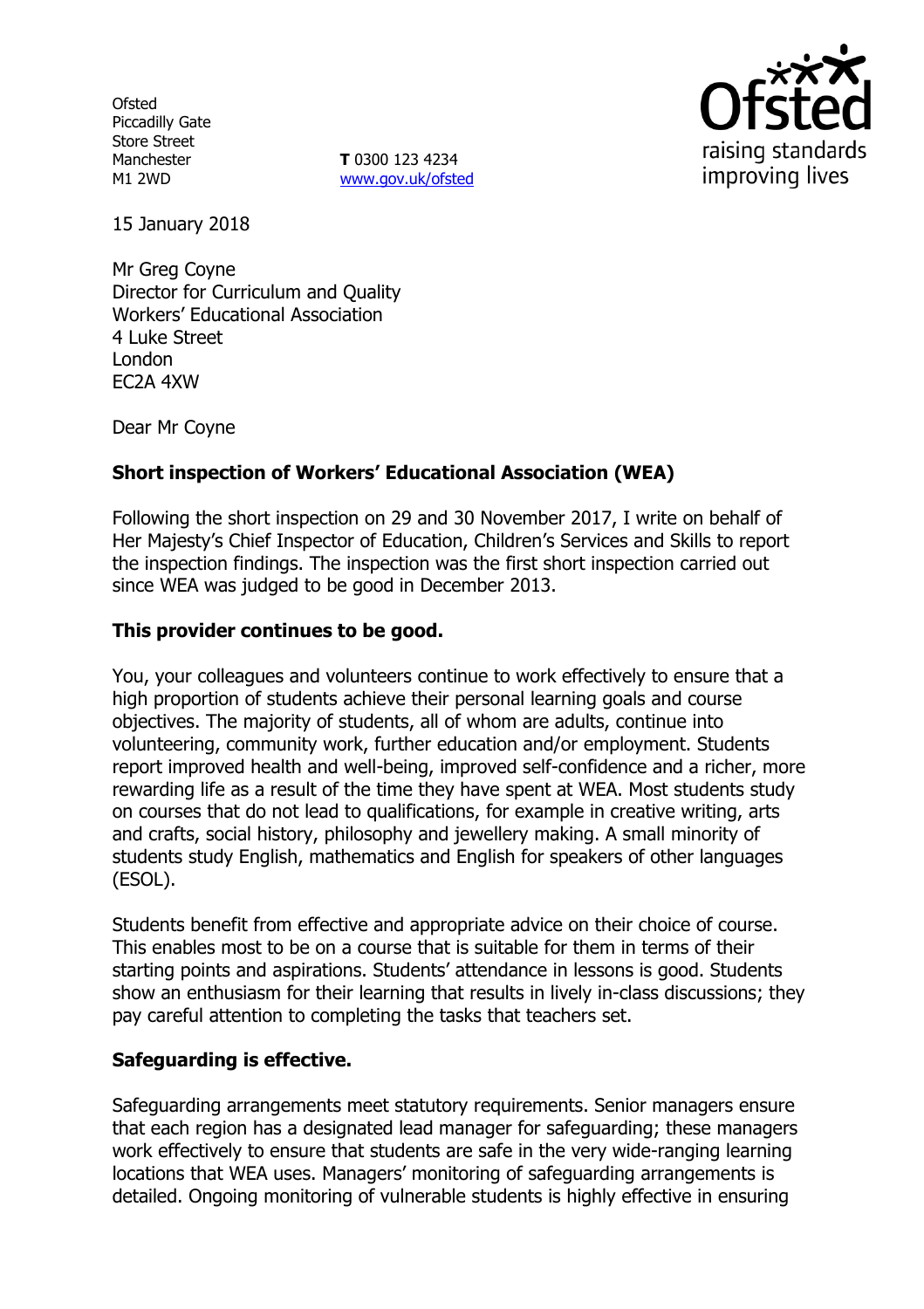

that they continue to be safe in centres and in their communities.

Training for staff, teachers and volunteers is thorough, ensuring that a culture of vigilance is maintained.

Most students have a good understanding of British values and how these relate to their everyday lives and work. Students understand well how to protect themselves and their families from the potential threats posed by those who hold radical and/or extremist views. They know how to alert the relevant authorities, or their teachers, should they have concerns for their peers or members of their own communities.

A very small minority of students have insufficient knowledge about how to keep themselves safe when working online. While many students develop a good understanding, a minority have a less secure understanding. In lessons, a small minority of teachers do not systematically check that students have these skills or establish the level of students' prior understanding.

### **Inspection findings**

- Managers have effective systems for collecting information on students' next steps on completion of their courses. They use this information well to plan and enhance future courses. For example, managers have established well-designed routes into qualification-based learning that provide good opportunities for students to gain employment, volunteer within their own community or work towards entering higher education.
- Senior managers have a good oversight of the quality of teaching, learning and assessment. Their extensive quality measures give them a good understanding of the strengths and areas where improvement is required. Managers, when observing lessons, now focus more closely on learning, students' progress in lessons and their progress in achieving their learning goals over time. In their summaries of lesson observations, most managers more clearly identify good and better learning. However, in a minority of instances they focus too much on detailing students' completion of tasks and activities, rather than on the knowledge, skills and understanding students are gaining.
- Students develop good skills in English, and teachers are adept at developing students' technical language. Students gain confidence to present their work and their opinions. Teachers are careful to link learning to the skills employers and the local community require.
- Across the nine regions where WEA operates, teachers' enthusiasm and use of technology vary from highly effective to insufficient. Many teachers are confident in their own personal use of technology and use it well to enrich and enliven learning, for example in a sewing and dressmaking lesson where students promoted and sold their products on digital auction sites and took electronic payments successfully. Where teachers' own use of technology is insufficient, they often do not ensure that students routinely make effective use of available technology to aid or enhance their learning. Managers have ambitious plans to enhance and extend learning through the use of digital technology. They provide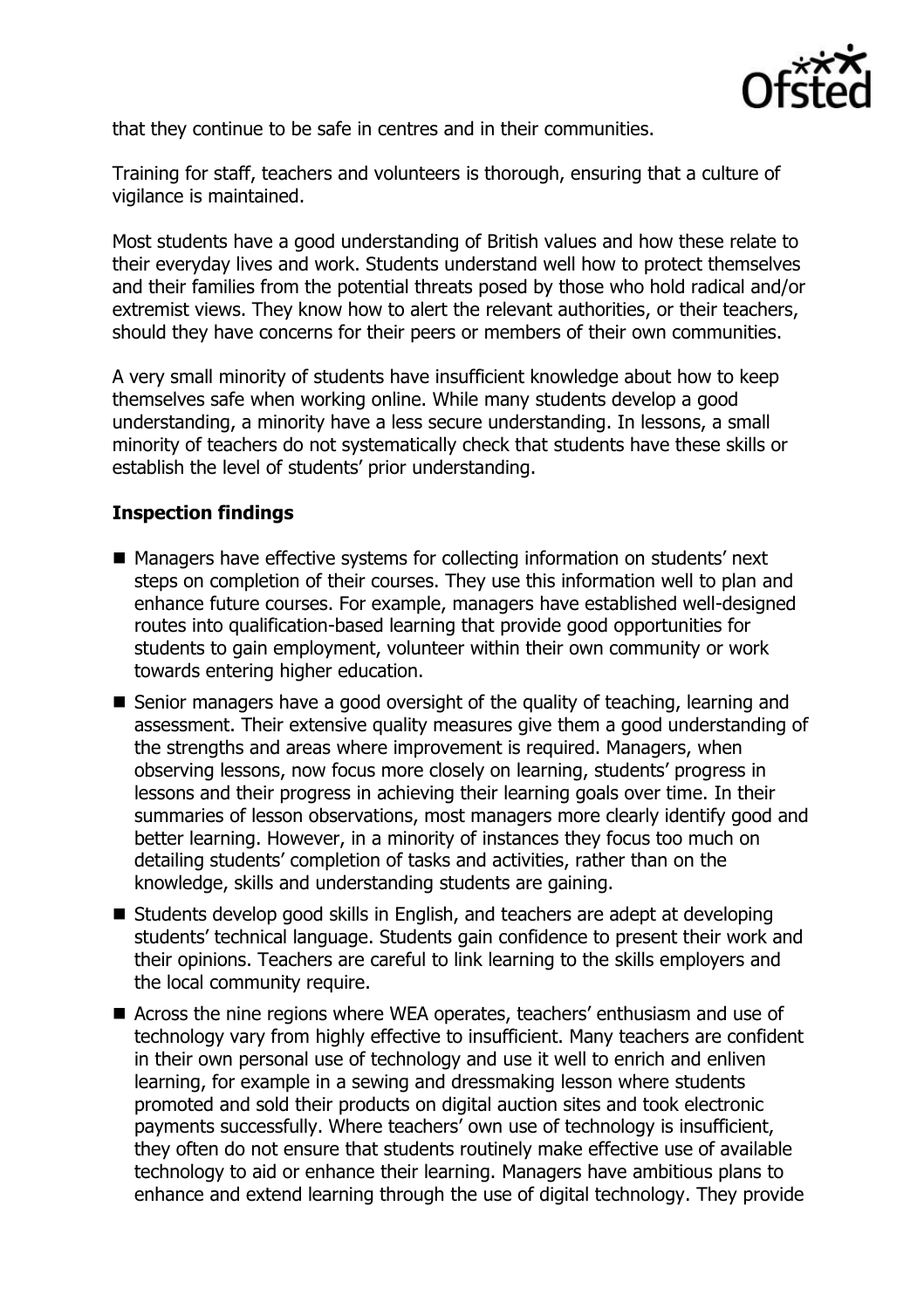

well-considered staff development and use appropriate strategies to develop the skills of teachers who lack confidence and expertise.

- Not enough teachers focus closely enough on ensuring that students develop the mathematical skills they require to be successful in learning and life. In courses that do not lead to qualifications, teachers often do not make clear to students when they are using mathematics or develop students' mathematical strategies effectively. For example, they do not routinely expect students to calculate the amount of materials they will use to make arts and crafts, or when learning to make jewellery.
- Managers and teachers have worked hard to improve the proportion of students who achieve their English, mathematics and ESOL qualifications. In 2016/17 many more students were successful in their learning, although the proportion who achieved their qualification is not yet good.

#### **Next steps for the provider**

Leaders and those responsible for governance should ensure that:

- $\blacksquare$  students' understanding of how to use the internet safely for research, accessing social media and for online shopping is secure
- $\blacksquare$  teachers make use of available technology to extend and enhance learning systematically and frequently
- teachers develop students' mathematical skills effectively in lessons, and encourage students to take useful notes to aid their understanding of their subject
- a larger proportion of students on English, mathematics and ESOL courses achieve their qualification; managers and teachers need to monitor students' progress closely and intervene swiftly where students are at risk of not achieving.

I am copying this letter to the Education and Skills Funding Agency. This letter will be published on the Ofsted website.

Yours sincerely

#### Jules Steele **Her Majesty's Inspector**

#### **Information about the inspection**

Two of Her Majesty's Inspectors and two Ofsted Inspectors, supported by the director for curriculum and quality, carried out the inspection at short notice.

We visited learning venues across the country to observe learning and interview students, teachers, managers and volunteers. We used videoconferencing to interview managers, teachers and students, and to observe staff training and development. We viewed key documents including managers' most recent self-